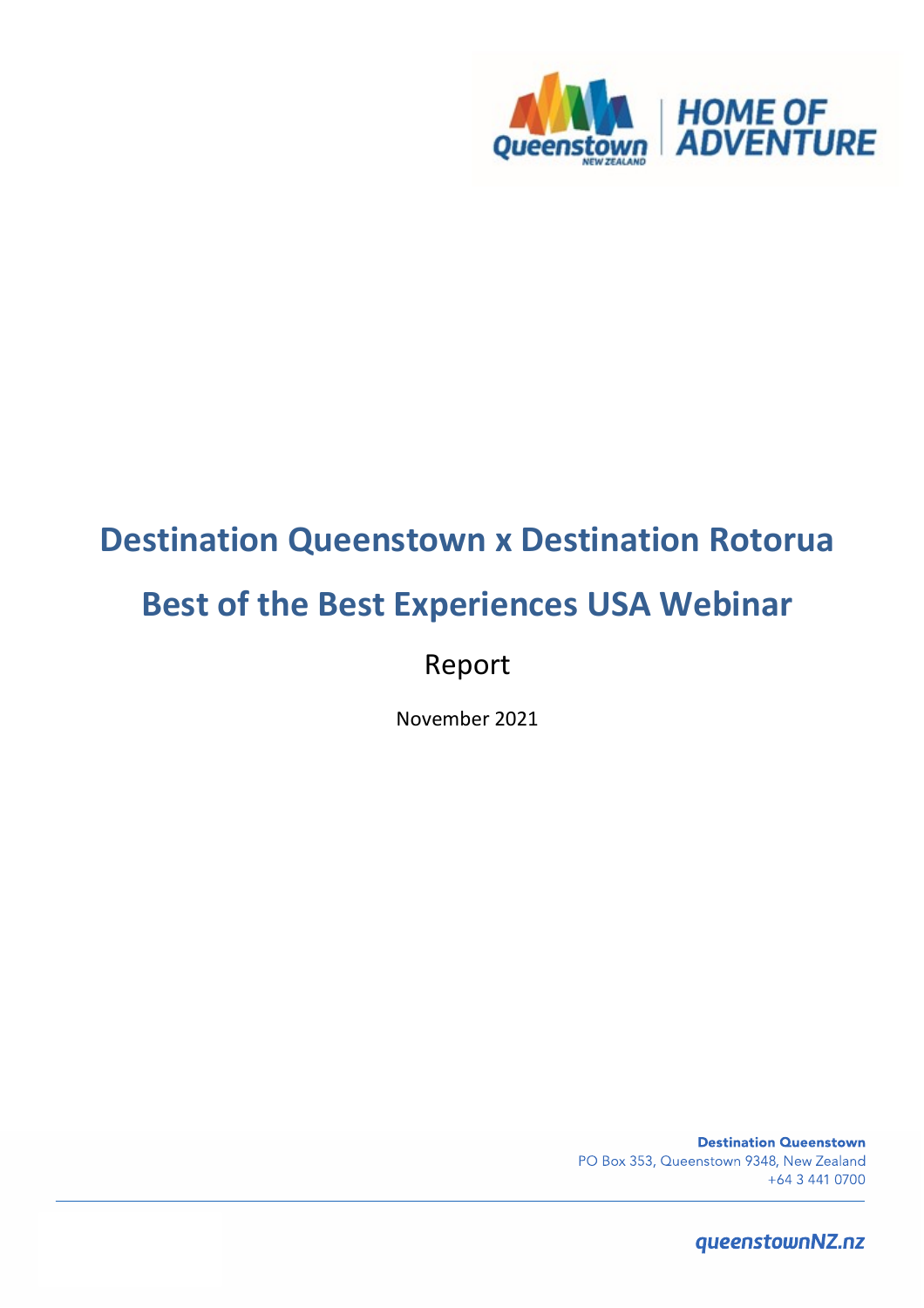

### 1. Overview

### Destination Queenstown & Destination Rotorua

Recently Rotorua and Queenstown operators won highly sought-after tourism accolades at the Trip Advisor Traveler's Choice 2021 Best of the Best Awards. Considering there is scope to work collaboratively with other RTOs for itineraries and themes, such as adventure, there was an opportunity to conduct a webinar with Destination Rotorua for USA travel sellers. In preparation for the opening of long-haul borders, the DQ Trade Team saw this as a great opportunity to reconnect with engaged sellers in one of our key markets.

In this webinar, we had Lou Baddiley (Destination Rotorua) and Alex Holmes (DQ) presenting our respective regions and offerings to the participants. This was through an overview of the region, our Home of Adventure video, and adventures available in Queenstown. The focus of the webinar was interviewing the award winners which included Rotorua Rafting (Sam Sutton), Rotorua Canopy Tours (Paul Button) and Altitude Tours (Nigel Hobbs), learning firsthand how the experiences are unique and special, as well as why Queenstown and Rotorua are must visits for their clients.

This webinar was held at 11am Pacific Time on Wednesday 27 October (7am NZT on Thursday 28 October) at Kinross Cellar Door, Restaurant & Vineyard. Sign ups for the webinar were pushed through the Destination Rotorua and DQ email and Facebook channels and through the North America Tourism New Zealand Facebook group. There were 50 registered travel sellers with 24 travel sellers attending the webinar.

This webinar was an opportunity to reengage with the North American market in preparation for long-haul markets reopening in 2022. For this session, there was a practice run that was held on Thursday 21 October. This webinar provided a unique opportunity for Queenstown to be showcased alongside Rotorua to the North American market, something that we hope we can develop further in the future.

#### DESTINATION QUEENSTOWN'S INVOLVEMENT:

This webinar was co-hosted by Destination Rotorua and DQ, with Kim McVicker also providing information and assistance to the webinar and the travel sellers. DQ worked with Lou on the webinar and engaged with Altitude Tours (Nigel) and Kinross prior to the webinar. Destination Queenstown provided collateral for use during the Webinar and were able to co-host this alongside Lou. This included a showcase of the Queenstown NZ, Home of Adventure brand, brand video, and Queenstown offering, as well as details, updates, and resources on the Travel Trade website. The webinar was recorded and will be sent to registered travel sellers and will be posted to the Queenstown Travel Sellers YouTube channel and Facebook Group alongside our Trade Remarks.

> **Destination Queenstown** PO Box 353, Queenstown 9348, New Zealand +64 3 441 0700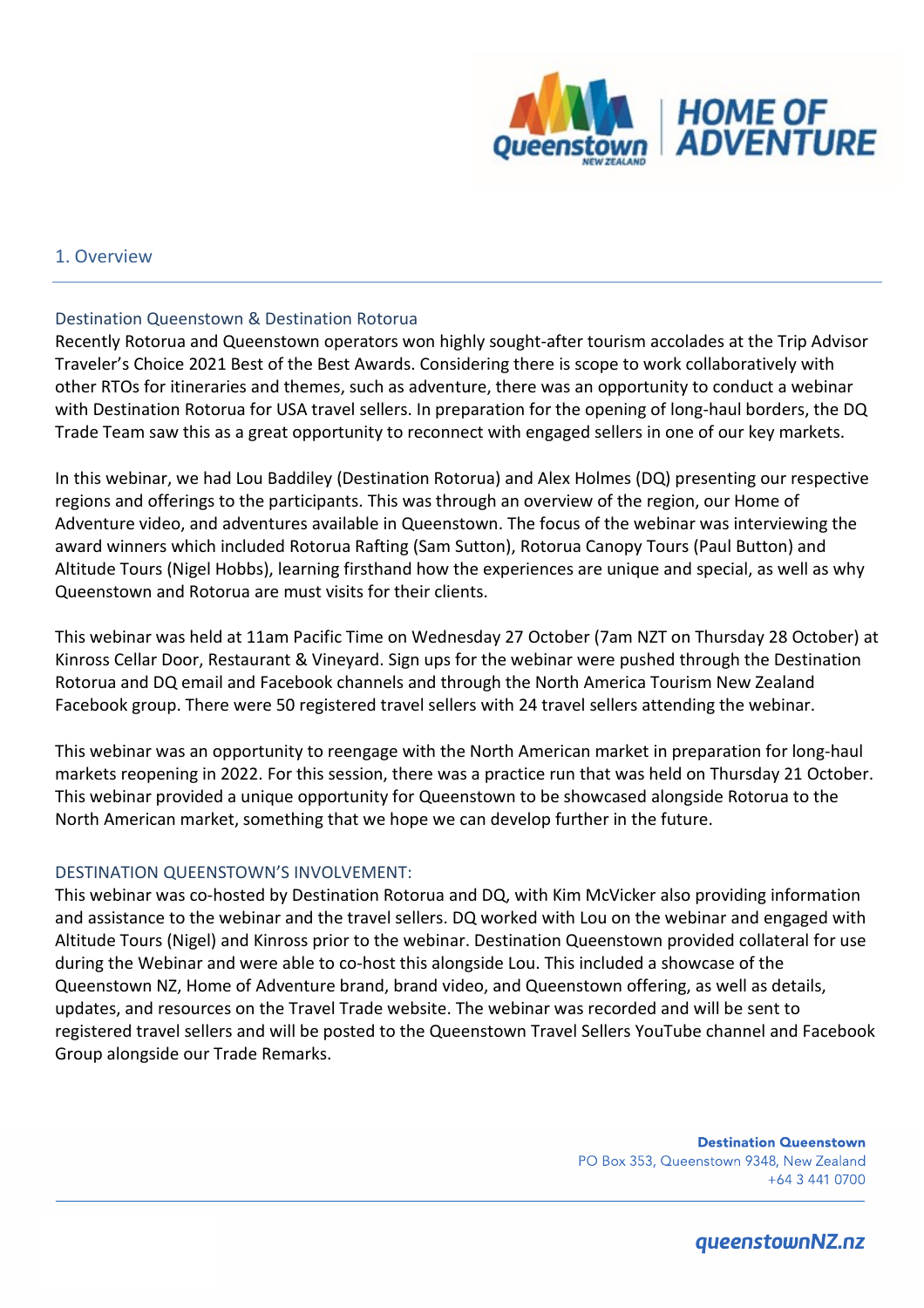

### Queenstown & Rotorua Best of the Best Experiences Webinar





### **Best of the Best Experiences - Rotorua & Queenstown**



**Destination Queenstown** PO Box 353, Queenstown 9348, New Zealand +64 3 441 0700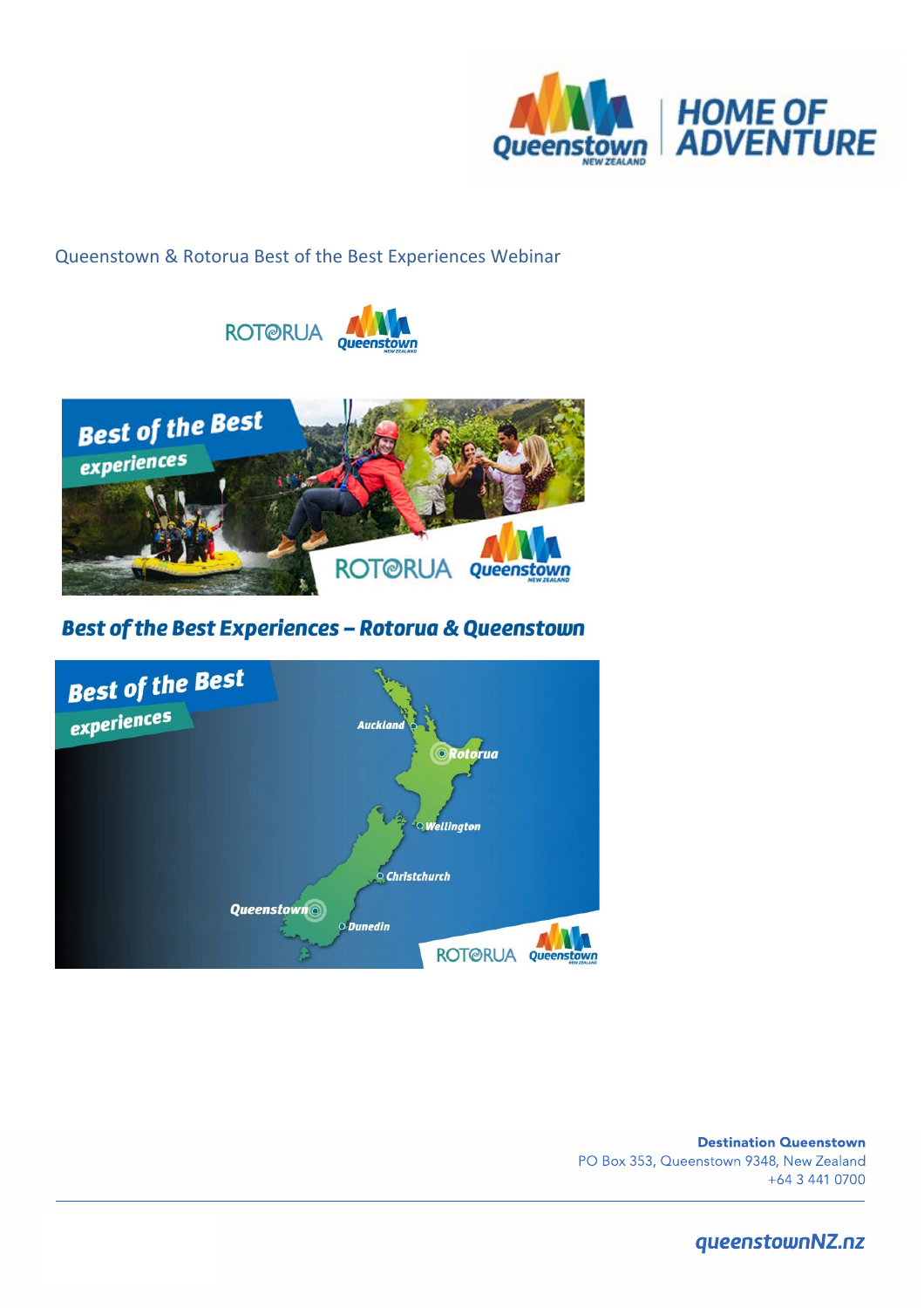





**Destination Queenstown** PO Box 353, Queenstown 9348, New Zealand +64 3 441 0700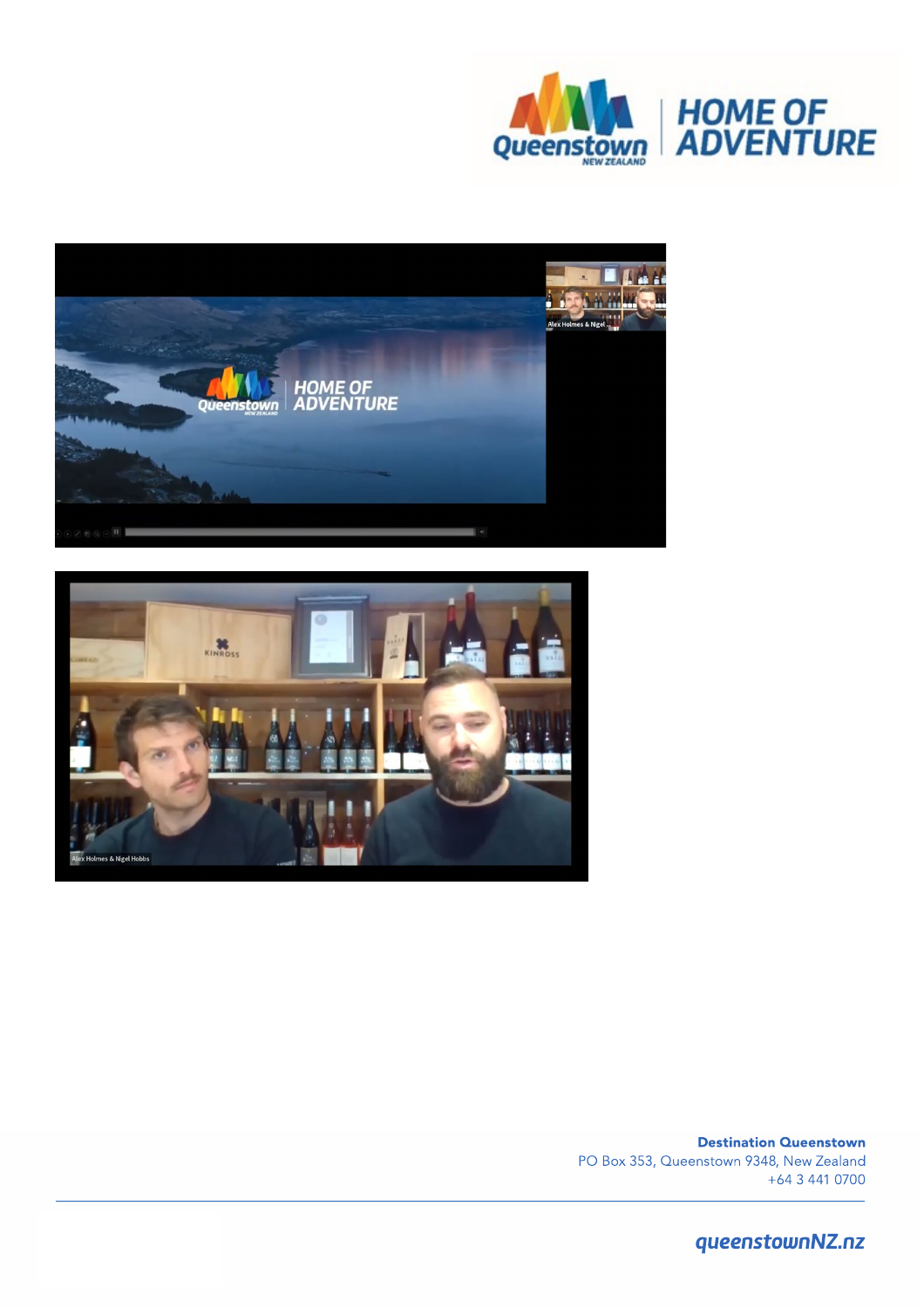





### 2. Outcome & Feedback

Event results:

- We had 50 registrations and 24 travel sellers in attendance. The recording was made available on our channels following the webinar.
- The webinar went for one hour and included 5 minute presentations from Rotorua and Queenstown
- The audience was heavily engaged in the webinar with a successful Q&A hosted by Kim (Tourism New Zealand) following the webinar.

**Destination Queenstown** PO Box 353, Queenstown 9348, New Zealand +64 3 441 0700